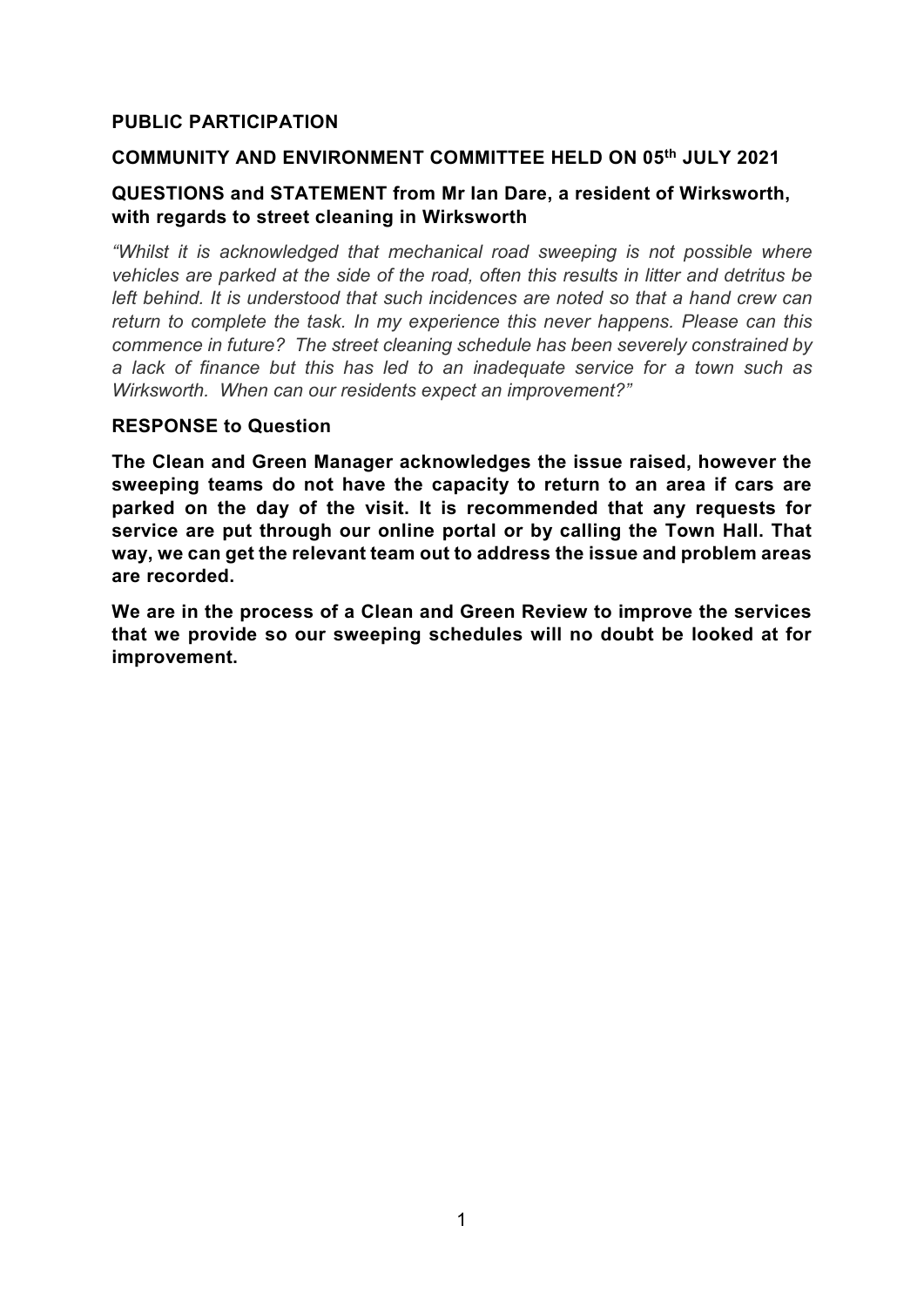# **QUESTIONS and STATEMENT from Mr Peter Dobbs, a resident of Ashbourne, with regards to Item 8 the updated report on Air Quality Management Area in Ashbourne.**

*"I welcome the inclusion of this updating report (as agreed in April 2021). However it*  has not provided the answers to the following questions and I would be grateful if *answers could be provided.*

*Q1. Has an 'apportionment exercise' been carried out or scheduled in order to produce a 'quantification of source contributions' to the NOx levels on Buxton Road and St John's Street Ashbourne? It seems logical that you need to have evidence of where the NOx is coming from before you seek a way of reducing those levels. This would appear to be a key step in the approach recommended by the Environment Agency in TG16.*

*Q2. What other models of approach to the creation of an Action Plan were discussed at the 13th May meeting before the adoption of the 'Derbyshire' model?*

*Q3. Have the residents in the AQMA area of Buxton Road and St John's Street been contacted, particularly those who were identified in the 'Detailed Assessment' as being located at houses where the NOx level was over the Air Quality Objective? I am sure that they, as well as Councillors, need to be kept informed about what is being done on their behalf.*

*Q4. If HGVs are identified as a significant contributor in the apportionment exercise, will the 'Derbyshire Highways' approach allow involvement of Hauliers etc as part of the Steering Group?*

*Q5. When do you foresee the start of 'mitigation measures', as originally promised in the Corporate Plan for March this year?* 

*Q6. Will the Steering Group be recommending a supplementary Planning Paper so that the impact on the AQMA of additional traffic from new developments can be taken in to consideration?"*

#### **RESPONSE to Questions**

**Q1. A formal apportionment exercise has not been carried out. However, oxides of nitrogen are released into the atmosphere when fuels are burned. The major source of oxides of nitrogen in the UK is road vehicles, followed by the energy industries, manufacturing industries and construction, and non-road transport. Given the nature of this site and the absence of the other major sources of oxides of nitrogen, it is the view of all parties that road transport is the overwhelming cause of the exceedance of the air quality objective.**

**Q2. The general approach to the development of an air quality action plan is set out in Chapter 2 of the Local Air Quality Management Technical Guidance document TG16. The approach previously used in Derbyshire follows the approach set out in TG16 and is therefore the standard model in use across the country.**